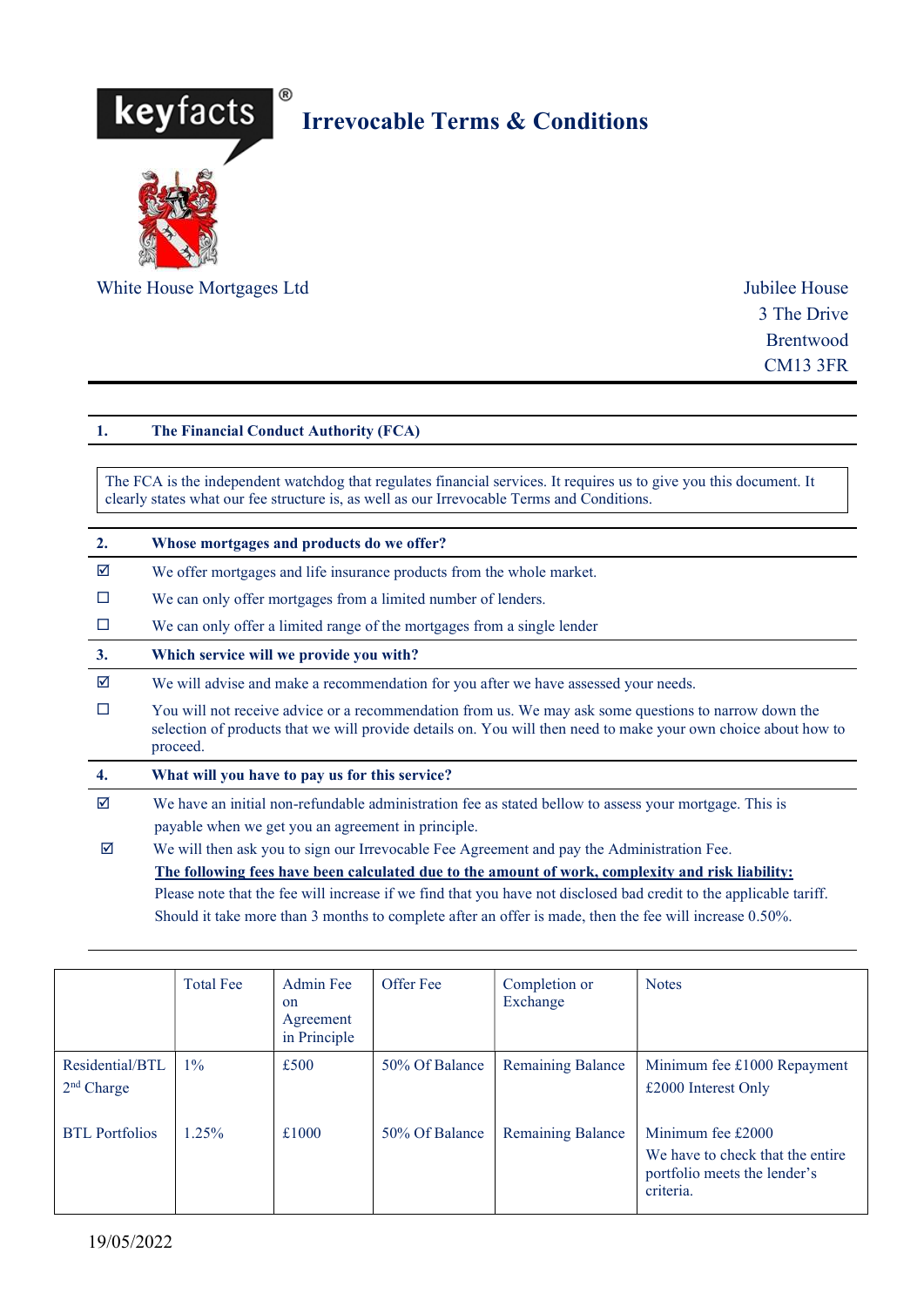| Sharia Law                                      | 2%                                        | £1000 | 50% of Balance | <b>Remaining Balance</b> | Minimum fee £2000                                                                                                                                                                                                                                                                                                                                                                                                                                                                                                                                        |
|-------------------------------------------------|-------------------------------------------|-------|----------------|--------------------------|----------------------------------------------------------------------------------------------------------------------------------------------------------------------------------------------------------------------------------------------------------------------------------------------------------------------------------------------------------------------------------------------------------------------------------------------------------------------------------------------------------------------------------------------------------|
| Mortgages                                       |                                           |       |                |                          |                                                                                                                                                                                                                                                                                                                                                                                                                                                                                                                                                          |
| Offshore                                        | $2\%$                                     | £1000 | 50% Of Balance | <b>Remaining Balance</b> | Minimum fee £2000.                                                                                                                                                                                                                                                                                                                                                                                                                                                                                                                                       |
| <b>Right to Buy</b>                             | 1.50%                                     | £500  | 50% Of Balance | <b>Remaining Balance</b> | Minimum fee £2000                                                                                                                                                                                                                                                                                                                                                                                                                                                                                                                                        |
| Adverse                                         | 2.00%                                     | £1000 | 50% Of Balance | <b>Remaining Balance</b> | Minimum fee £2000                                                                                                                                                                                                                                                                                                                                                                                                                                                                                                                                        |
| Bespoke                                         | 4.00%                                     | £5000 | 50% Of Balance | <b>Remaining Balance</b> | Minimum fee £10,000                                                                                                                                                                                                                                                                                                                                                                                                                                                                                                                                      |
| Commercial,<br>Development &<br><b>Bridging</b> | 2%                                        | £2500 | 50% of Balance | <b>Remaining Balance</b> | Minimum fee £5000                                                                                                                                                                                                                                                                                                                                                                                                                                                                                                                                        |
| Equity Release/<br>Lifetime<br>Mortgages        |                                           | £500  |                |                          | We have agreements in place with<br><b>Specialist Equity Release</b><br>Advisers, to provide our clients<br>with this service. Our Admin Fee<br>of £500 covers the initial<br>preparation work involved in<br>finding you the most appropriate<br>Specialist and it is they who will<br>then provide the Advice. Our<br>Admin Fee is exclusively our fee.<br>We will then receive a share of<br>Commission/Fee from the<br>Specialist Adviser on completion.                                                                                             |
| Secured &<br>Un-secured<br>business loans       | $3.00\% +$<br>Admin<br><b>OR</b><br>4.00% | £500  |                |                          | 3-4.00% will be added to the loan<br>and paid by the lender on<br>completion. Please note that the<br>lender may also have a fee. In the<br>event of a claw back due to<br>cancellation in the first year you<br>irrevocably agree to indemnify us<br>for any claw back.                                                                                                                                                                                                                                                                                 |
| Vehicle Finance<br>Non-Regulated                | 3.00%                                     | None  |                | Fee built into loan      | Minimum Loan £25,000                                                                                                                                                                                                                                                                                                                                                                                                                                                                                                                                     |
| Life cover                                      | Fee equal to<br>the<br>commission<br>paid |       |                |                          | As part of our commitment to<br>treating customers fairly, we offer<br>clients the choice of how they pay<br>us for Life Cover.<br>You can choose between<br>Commission only, 50% Fee/50%<br>Commission, or a Fee Equal to<br>the Commission which would<br>have been paid. For Business<br>Owners, you may be able to claim<br>our fee back as a business<br>expense. If you choose a<br>Commission Option, we reserve<br>the right to charge the remaining<br>fee equal to any clawback, should<br>you cancel a policy during it's<br>earnings period. |